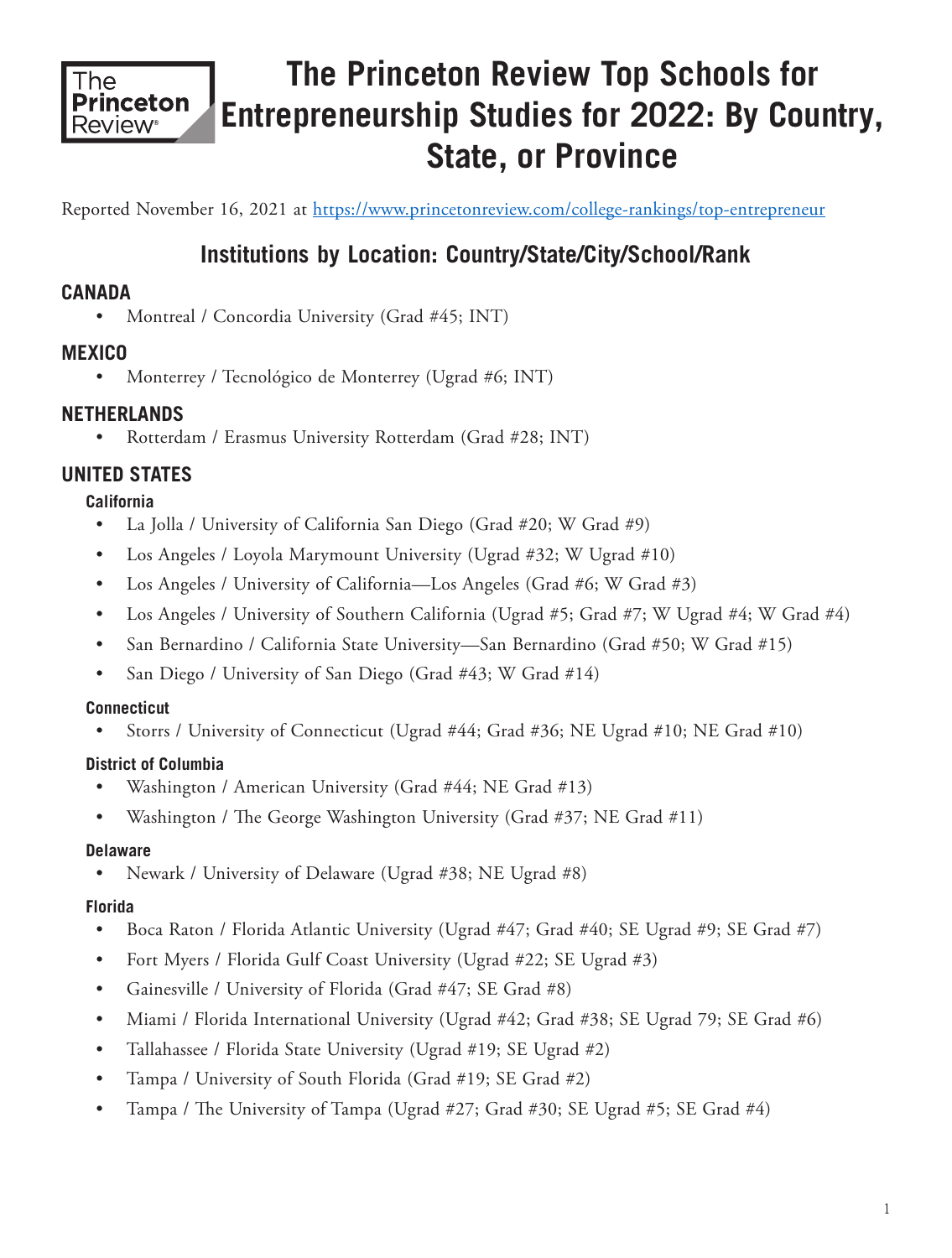#### **Iowa**

- Ames / Iowa State University (Ugrad #11; MW Ugrad #3)
- Iowa City / The University of Iowa (Ugrad #28; MW Ugrad #8)

#### **Illinois**

- Chicago / DePaul University (Ugrad #35; Grad #18; MW Ugrad #10; MW Grad #6)
- Evanston / Northwestern University (Grad #2; MW Grad #1)
- Urbana / The University of Illinois at Urbana-Champaign (Ugrad #14; Grad #12; MW Ugrad #5; MW Grad #3)

#### **Indiana**

- Muncie / Ball State University (Ugrad #29; MW Ugrad #9)
- West Lafayette / Purdue University (Ugrad #39; MW Ugrad #12)

#### **Kansas**

Lawrence / University of Kansas (Ugrad #40; MW Ugrad #13)

#### **Kentucky**

• Louisville / University of Louisville (Grad #33; SE Grad #5)

#### **Louisiana**

• New Orleans / Tulane University (Grad #49; SE Grad #9)

#### **Massachusetts**

- Amherst / University of Massachusetts Amherst (Grad #41; NE Grad #12)
- Babson Park / Babson College (Ugrad #2; Grad #3; NE Ugrad #1; NE Grad #1)
- Boston / Boston University (Ugrad #43; Grad #25; NE Ugrad #9; NE Grad #7)
- Boston / Northeastern University (Ugrad #16; Grad #10; NE Ugrad #3; NE Grad #3)

#### **Maryland**

• College Park / University of Maryland (Ugrad #10; Grad #24; NE Ugrad #2; NE Grad #6)

#### **Michigan**

- Ann Arbor / The University of Michigan (Ugrad #8; Grad #4; MW Ugrad #2; MW Grad #2)
- East Lansing / Michigan State University (Ugrad #17; MW Ugrad #6)
- Flint / Kettering University (Ugrad #48; MW Ugrad #15)

#### **Minnesota**

- Minneapolis / University of Minnesota (Grad #34; MW Grad #8)
- St. Paul / University of St. Thomas (Ugrad #23; MW Ugrad #7)

#### **Missouri**

- St. Louis / Saint Louis University (Ugrad #36; Grad #16; MW Ugrad #11; MW Grad #5)
- St. Louis / Washington University in St. Louis (Ugrad #7; Grad #13; MW Ugrad #1; MW Grad #4)

#### **North Carolina**

- Greenville / East Carolina University (Ugrad #46; SE Ugrad #8)
- Raleigh / North Carolina State University (Ugrad #15; Grad #15; SE Ugrad #1; SE Grad #1)

#### **New Jersey**

- Glassboro / Rowan University (Ugrad #50; NE Ugrad #12)
- Newark / New Jersey Institute of Technology (Ugrad #34; NE Ugrad #7)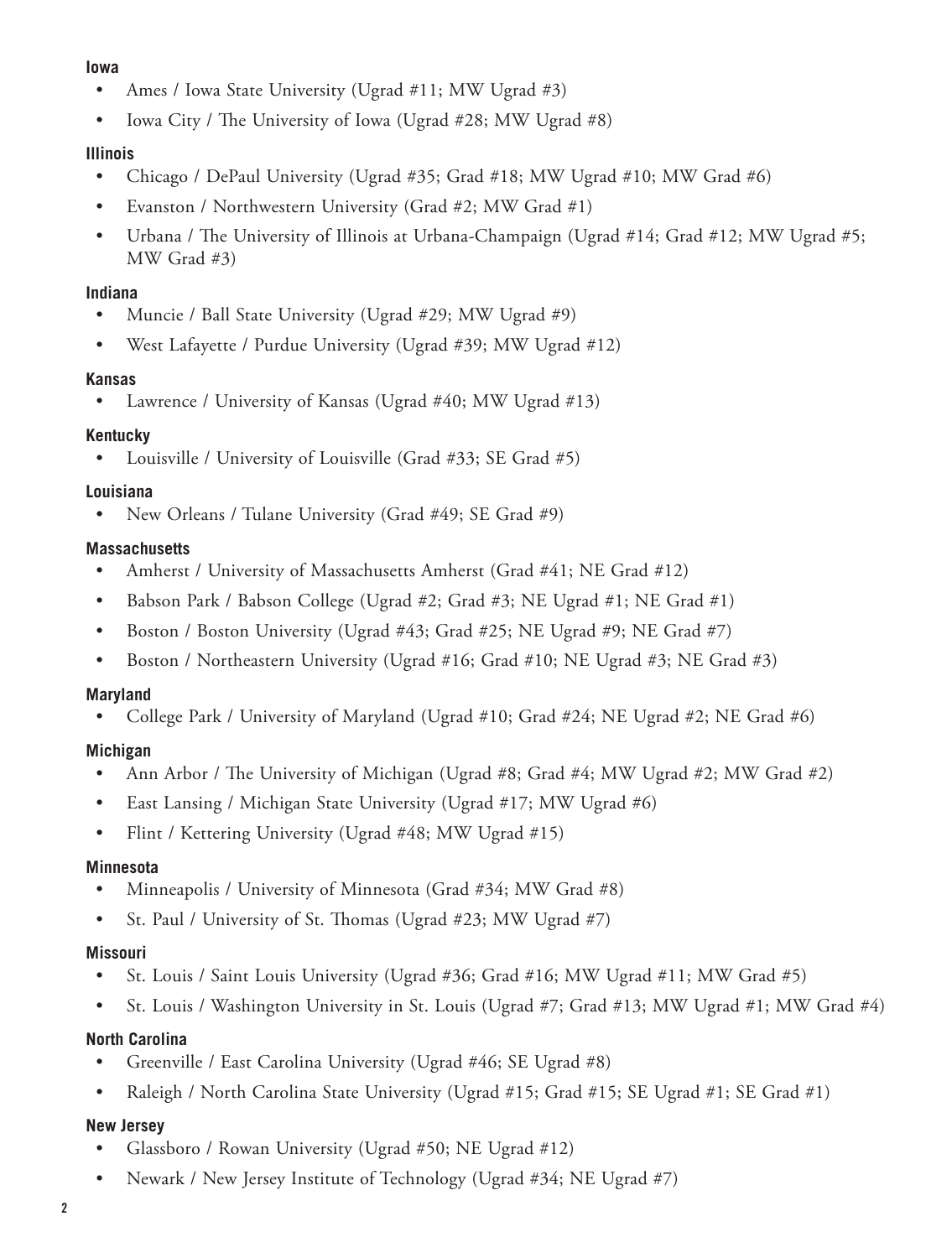#### **New York**

- New York / New York University (Grad #21; NE Grad #4)
- Rochester / University of Rochester (Grad #9; NE Grad #2)
- Stony Brook / State University of New York—Stony Brook University (Grad #48; NE Grad #15)
- Syracuse / Syracuse University (Ugrad #31; Grad #22; NE Ugrad #6; NE Grad #5)

#### **Ohio**

- Cincinnati / Xavier University (Grad #49)
- Dayton / University of Dayton (Ugrad #45; MW Ugrad #14)
- Dayton / Wright State University (Grad #42; MW Grad #9)
- Oxford / Miami University (Ugrad #13; MW Ugrad #4)

#### **Oklahoma**

- Norman / The University of Oklahoma (Ugrad #33; W Ugrad #11)
- Oklahoma City / The University of Oklahoma (Grad #17; W Grad #8)
- Stillwater / Oklahoma State University (Grad #39; W Grad #13)

#### **Oregon**

• Eugene / University of Oregon (Grad #35; W Grad #12)

#### **Pennsylvania**

- Philadelphia / Drexel University (Ugrad #18; Grad #29; NE Ugrad #4; NE Grad #8)
- Philadelphia / Temple University (Ugrad #49; Grad #31; NE Ugrad #11; NE Grad #9)
- University Park / Pennsylvania State University (Ugrad #21; NE Ugrad #5)

#### **South Carolina**

Greenville / Clemson University (Grad #27; SE Grad #3)

#### **Tennessee**

• Nashville / Belmont University (Ugrad #30; SE Ugrad #6)

#### **Texas**

- Austin / The University of Texas at Austin (Ugrad #4; Grad #5; W Ugrad #3; W Grad #2)
- College Station / Texas A&M University—College Station (Ugrad #41; Grad #26; W Ugrad #13; W Grad #11)
- Fort Worth / Texas Christian University (Ugrad #37; W Ugrad #12)
- Houston / Rice University (Grad #1; W Grad #1)
- Houston / University of Houston (Ugrad #1; W Ugrad #1)
- Lubbock / Texas Tech University (Ugrad #12; W Ugrad #6)
- Richardson / The University of Texas at Dallas (Ugrad #24; Grad #11; W Ugrad #8; W Grad #6)
- Waco / Baylor University (Ugrad #9; W Ugrad #5)

#### **Utah**

- Provo / Brigham Young University (Ugrad #3; Grad #14; W Ugrad #2; W Grad #7)
- Salt Lake City / University of Utah (Ugrad #20; Grad #23; W Ugrad #7; W Grad #10)

#### **Vermont**

• Burlington / The University of Vermont (Grad #46; NE Grad #14)